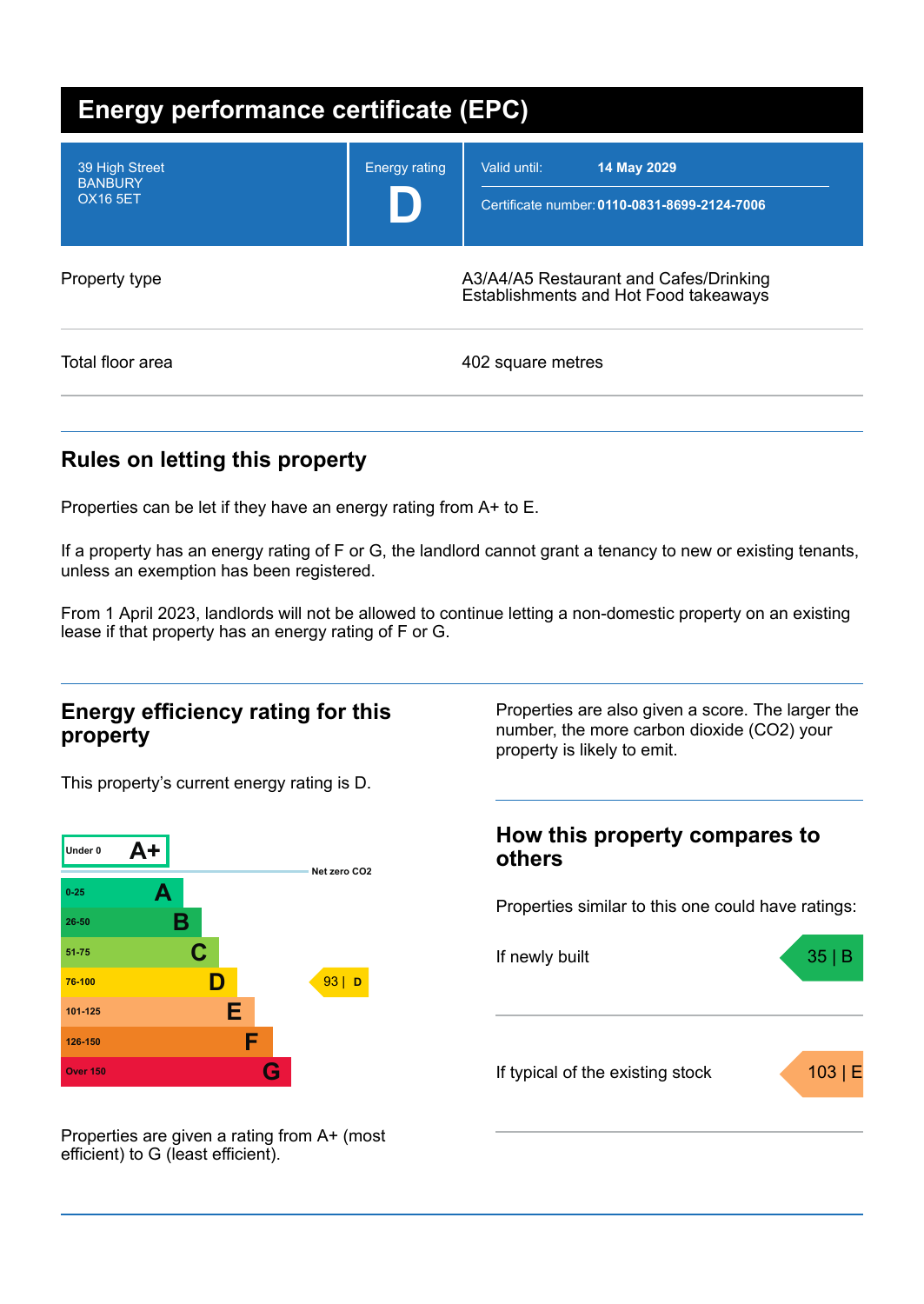# **Breakdown of this property's energy performance**

| Main heating fuel                          | <b>Grid Supplied Electricity</b> |
|--------------------------------------------|----------------------------------|
| <b>Building environment</b>                | Air Conditioning                 |
| Assessment level                           | 3                                |
| Building emission rate (kgCO2/m2 per year) | 171.87                           |
| Primary energy use (kWh/m2 per year)       | 1017                             |
|                                            |                                  |

## **Recommendation report**

Guidance on improving the energy performance of this property can be found in the recommendation report [\(/energy-certificate/0240-1967-0491-8110-8020\)](https://find-energy-certificate.service.gov.uk/energy-certificate/0240-1967-0491-8110-8020).